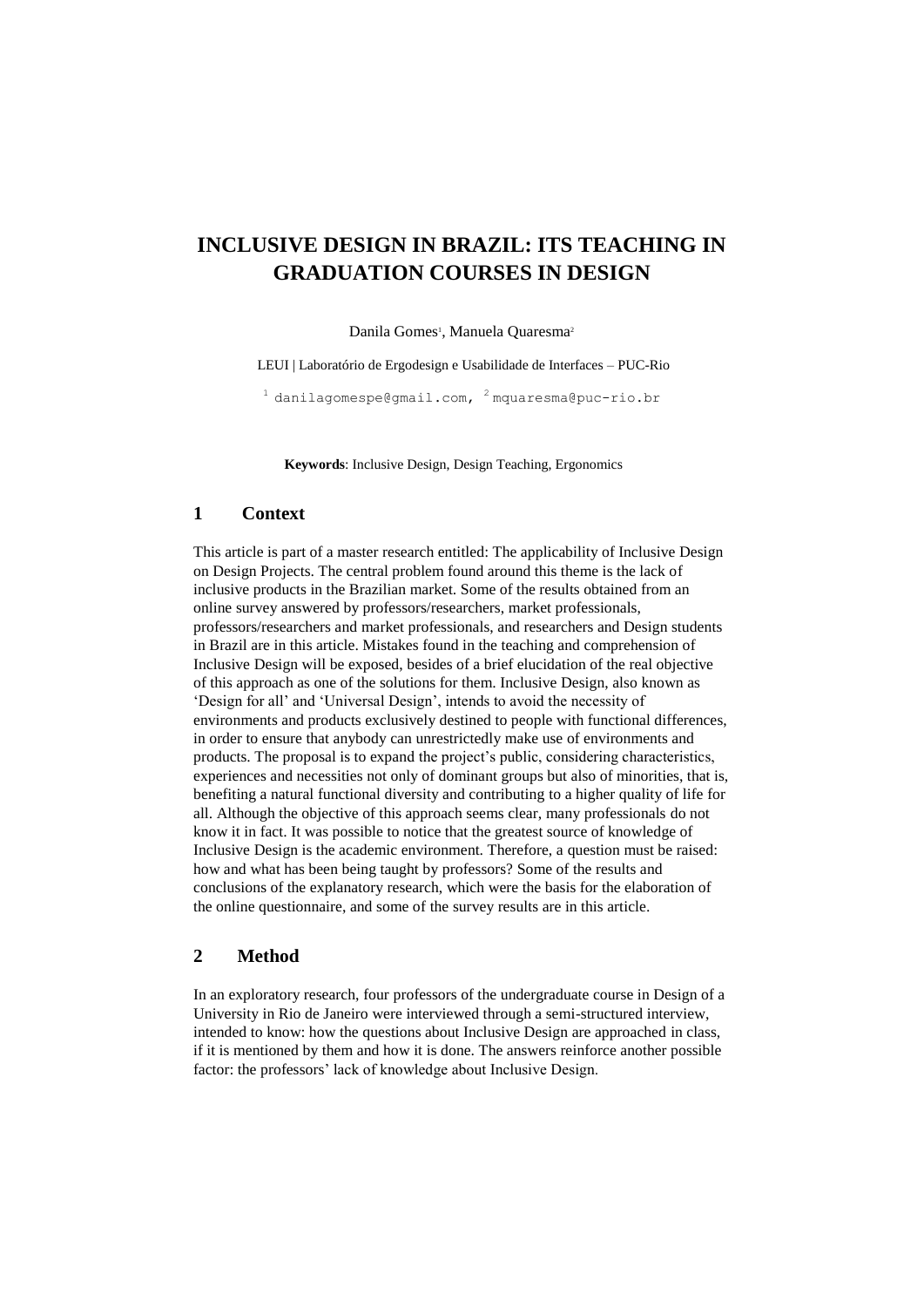With the Informed Consent Form signed, the interviews had the duration of about an hour. The professors were questioned about the teaching in the undergraduate course of Design. Initially, with general questions, like: in what class they teach, what project methodology they teach and what are the main phases of the project process taught by them. Intending to lead the interview to the main point, the interviewed were questioned if they approach persons with disabilities in the discipline taught, and how it's done, if the answer was positive. The professors who approach persons with disabilities in the class were also questioned if their students had already worked in projects considering this public, and how these were.

Next, approaching the main point of the inquiry, the interviewed were questioned if they had already made use of Inclusive Design in class, and how it was done. At that moment, it was possible to found out if the interviewed really knew the Inclusive Design and if they correctly taught it. Based on the professors' testimonies, it was possible to notice that the students were intended to project solutions destined to persons with functioning differences. However, the product category corresponded only to accessible products, exclusive for persons with special needs (or persons with disabilities), and not to inclusive products. For some of the professors this is a frequent demand, but, for others, thinking about accessibility is rare. None of the interviewed professors approached the concept and practice of Inclusive Design in class. Therefore, no example of project truly inclusive oriented by them was raised.

The interviews were the basis for the national questionnaire, which was intended, in a wider way, to ensure if the reality found in the exploratory research is common to other professors. An online questionnaire created on an Eval&Go platform was made available, through e-mail and Facebook. Three pilot tests were produced in order to make the process of the survey more practical and the questions clearer. 37 pages and 197 questions were included, so that it took at most 15 minutes for the interviewed to answer them. 24 different profiles of respondents were identified, therefore, each one received a specific range of questions. The profiles were divided into professors/researches, researches, professors/researches/market professionals, market professionals, and students. The survey started with general questions concerning the project process taught and/or approached, then reaching the main topic, which concerned the Inclusive Design, and finally, socio-demographic questions.

#### **3 Results**

The survey covered 477 respondents, however, only 61% of them answered it completely. As it was expected, there were respondents from different areas of design, so that each one answered questions concerning their field of work. 86% of them work in design field, 4% in architecture, 2% in engineering, 1% in publicity/propaganda and 7% in other areas. However, this research was delimited to answers of professionals of Design field. It was possible to notice that there is the knowledge and the teaching of Inclusive Design in the quantitative level obtained.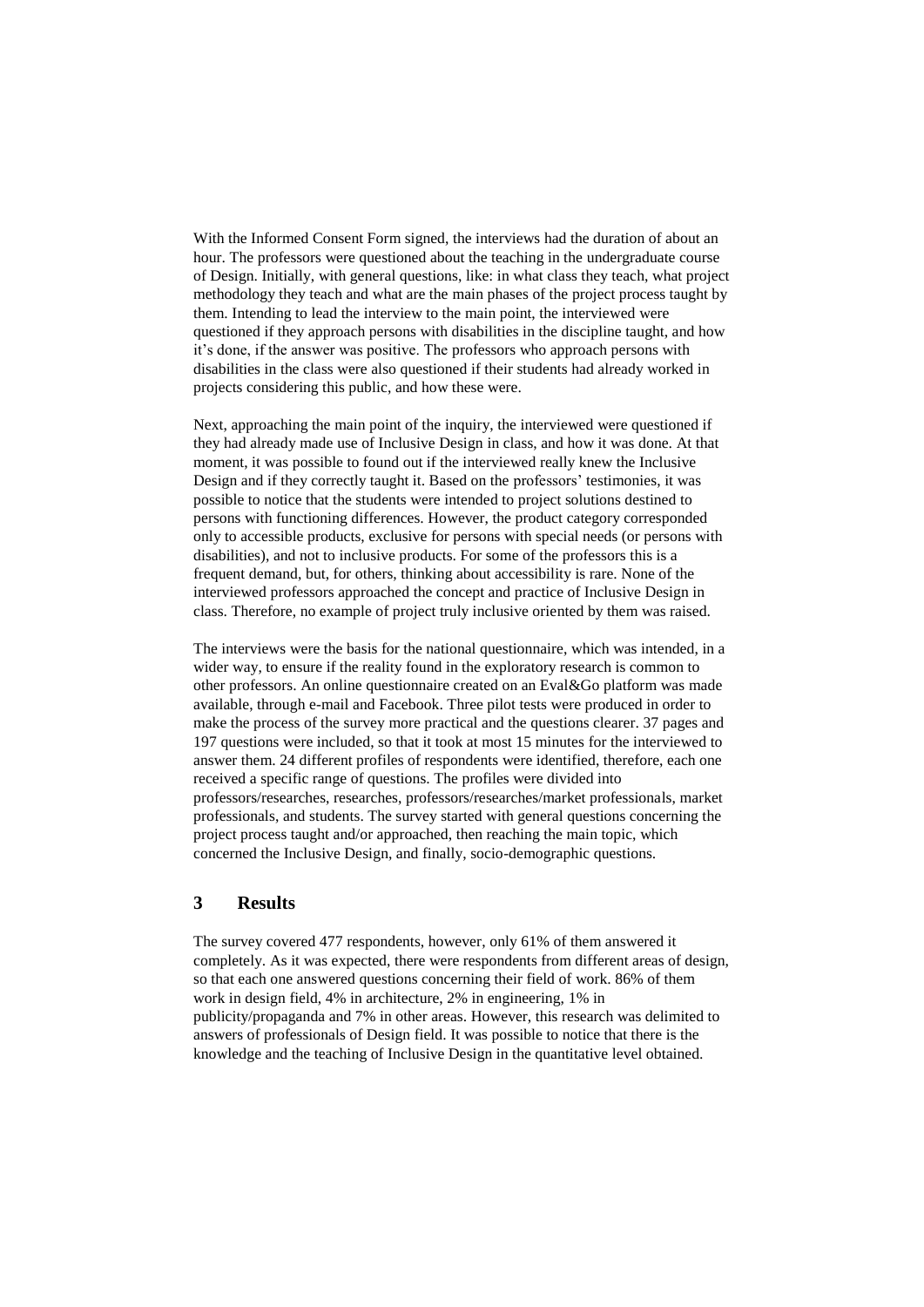Therefore, the reality faced by many professors is different from the one shown by the exploratory research. 86% of the interviewed professors assert that they know the Inclusive Design and only 14% affirm that they do not. 51% of those who affirm that know the Inclusive Design say they teach or have already taught the Inclusive Design in the Design Graduation Course. Therefore, once a little more than the half teach this approach, it is possible to consider that the teaching is factual.

According to the professors' answers, some of them have been teaching Inclusive Design for about 20 years, but for many, this is a very recent approach in their classes for about 5 years. The qualification of the graduation course in which Inclusive Design is taught more commonly is Product Project, and at the top of most mentioned subjects by the respondents are: Ergonomics, Product Project, Final Project/Course Conclusion Paper and Project. Besides the most applied teaching methodologies by the professors who affirm they teach or have already taught Inclusive Design are: Baxter Methodology (1998), mentioned by 35% of them; Gui Bonsiepe Methodology (1984), mentioned by 26%; Löbach Method (1981), mentioned by 23%; and Bruno Monari Method (1981), mentioned by 16%. According to the results, apparently there is a teaching mistake: the subject called Ergonomics is mentioned by most of the professors who affirm to teach Inclusive Design. Once most of the methodologies are destined to 'Project' subjects and not to the Ergonomics practice, a new question must be raised: how the practice of Inclusive Design has been taught in Ergonomics? Supposedly, it is possible that it happens because of a merely superficial teaching of Inclusive Design, or because only its concept has been taught in this subject.

The sample selected to analyze the knowledge and practice of Inclusive Design in the professional market is composed of professionals in Design who work in this field. Although there are professionals who also work in a research and academic field, the professionals in evidence are necessarily graduated in Design. 109 respondents were interviewed, and among them, 40% work in the professional market and 60% in the academic/research field. It was possible to notice that the knowledge of Inclusive Design is factual among designers who answered the questionnaire, although the greatest part of them asserted that they applied it to their projects. It means that among the 71% of designers who affirmed that knew Inclusive Design, 29% of them asserted that, in fact, applied it. This shows us that however there are those professionals who do not know the Inclusive Design, the number of those, in the market, who had already had contact with this project approach is considerable, although it leads us to conclude that knowing it is not enough for applying it.

Through qualitative answers, it was possible to notice that there are many professionals who, in fact, comprehend the philosophy of Inclusive Design, but others have contestable visions, which demonstrate the misconception of those who affirm knowing the Inclusive Design. In general, it is clear that the university is the greatest source of knowledge concerning Inclusive Design for designers respondents. Therefore, a question must be raised: was the source of information about this approach clear or were the mistakes result of particular opinions?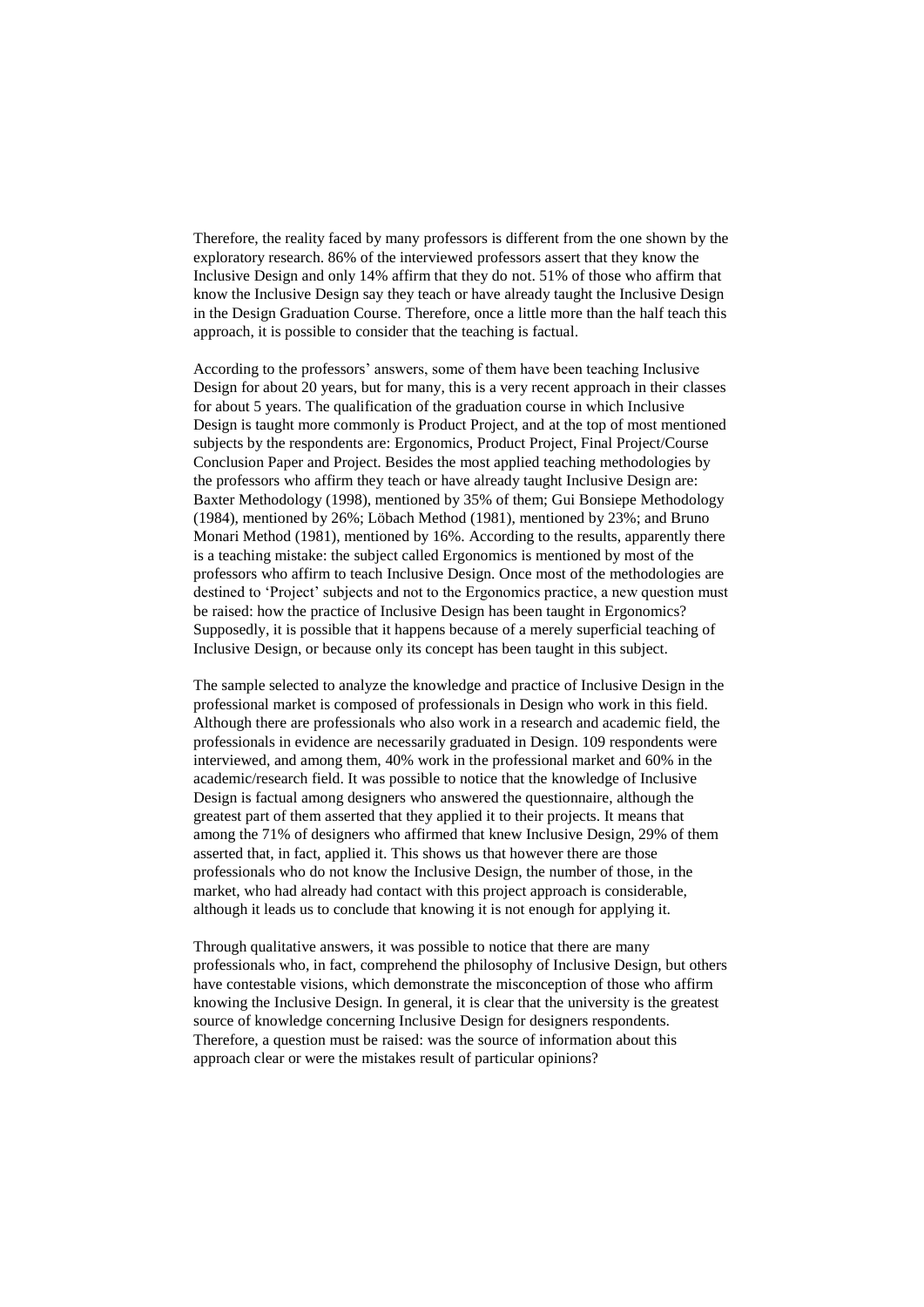Therefore, clarifying the real objective of this approach rises as a solution for beginning a change. The challenge is to highlight the abilities and not the limitations. The purpose is to begin from users' permanent or momentary difficulties in order to explore abilities not affected. Inclusive Design begins from the peculiarities and limiting characteristics of specific groups in order to contribute to diversity; it recognizes specific ways of use, which permits multiple ways of utilizing an object; it presents specific solutions for specific groups of users and wider solutions for a larger number of them. Inclusive design intends to benefit the life of individuals who have some kind of peculiar limitations, as well as to cause a good impact concerning the use of products by larger number of users, increasing the practicality. This impact affects society positively as long as promotes autonomy and increases the number of proactive people.

#### **4 Conclusions**

In sum, although there are professors who teach Inclusive Design indeed, there are also those who, however believe they know it, don't really comprehend its philosophy. The lack of a subject which integrally approaches the theory and practice of Inclusive Design, once it's only mentioned in specific moments, or even taught in a superficial basis, causes its knowledge to be acquired the same way, superficially, which allows mistaken interpretations. It is believed that it is important to separate it from the concept of deficiency, focusing on the barriers that products can cause to any kind of users, and the difficulties these can face while managing them in certain contexts. It's also possible to notice that the teaching of Inclusive Design must be isolated from any other subject related to Accessibility and Assistive Technology, and integrated to Project Discipline. Believing in the professors' capacity on qualifying conscious and prepared professionals, this concept is conceived. Once one of the main objectives of universities is to prepare their students for the success in the market, nothing could be more fitting than the Inclusive Design approach beginning there.

## **5 References**

- 1. BRAZIL. Constituição da República Federativa do Brasil: constitucional text promulgated on October 5th, 1988, with the aterations adopted by Constitutional Amendments from 1/1992 to 68/2011, by the Legislative Decree number 186/2008 and by Constitutional Amendments of Revision from 1 to 6/1994. – 35. ed. – Brasília: Câmara dos Deputados, Edições Câmara, 2012.
- 2. \_\_\_\_\_\_. Declaração Universal dos Direitos Humanos. Adopted and proclaimed by the Resolution 217 A (III) of United Nations General Assembly on December 10th, 1948.
- 3. CLARKSON, P. John; COLEMAN, Roger. History of inclusive design in the UK. Applied Ergonomics, v. 46, p. 235-247, 201./abr. 2017.